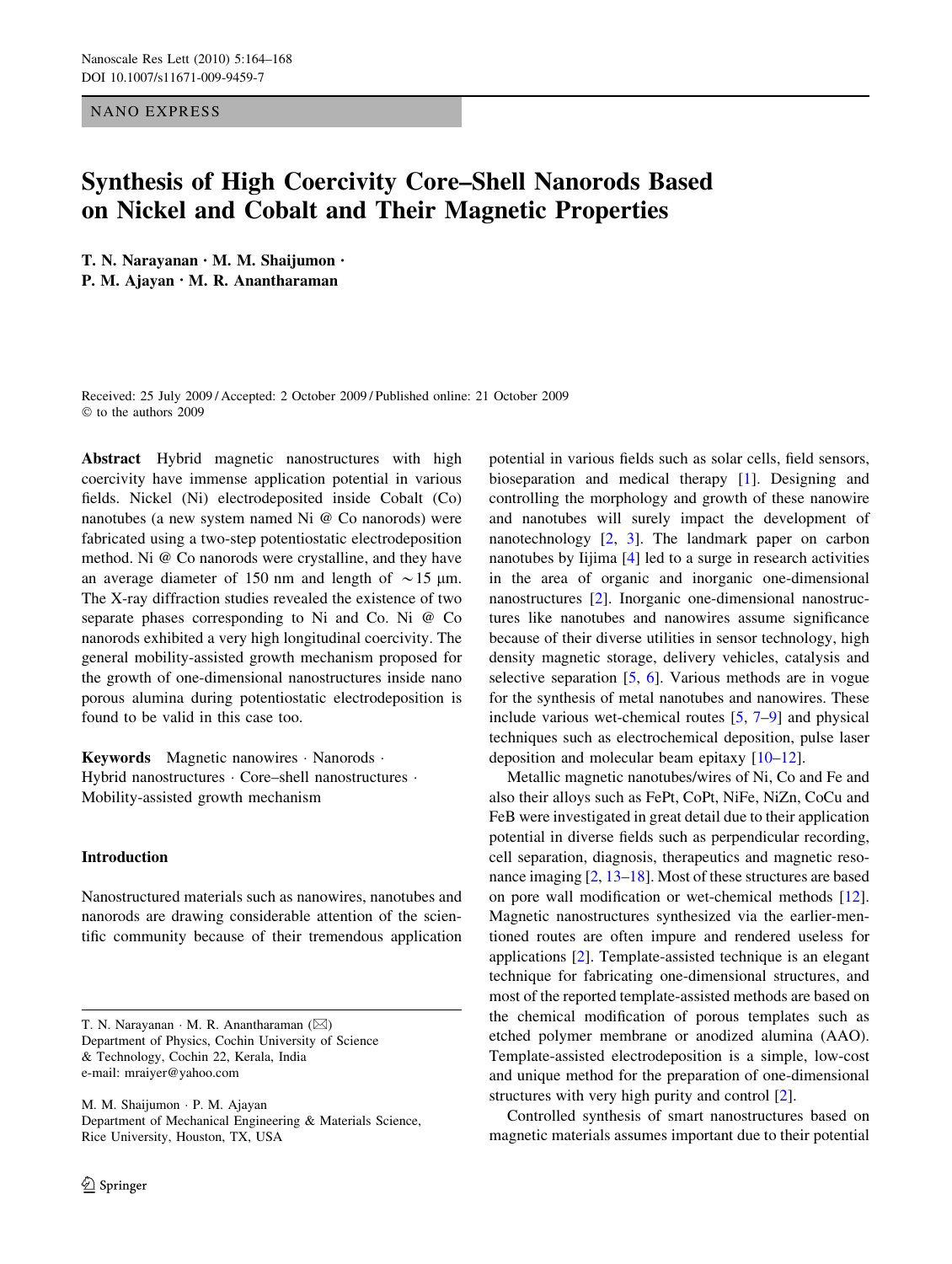applications in various fields and the possibility for manipulating these structures using an external magnetic field [\[19](#page-4-0), [20\]](#page-4-0). Earlier, the authors reported the synthesis of Nickel nanowires (Ni NWs), Cobalt nanowires (Co NWs) [\[13](#page-4-0)] and Cobalt nanotubes (Co NTs) [[2\]](#page-4-0) employing different precursors by a single step potentiostatic electrodeposition technique. A general mobility-assisted growth mechanism has been proposed for the growth of onedimensional nanostructures during electrodeposition for the first time, and the veracity of the mobility-assisted mechanism inside porous alumina has been tested using different precursors. Recently, the authors also tested the veracity of mobility-assisted growth mechanism inside MWCNTs and could fabricate co-axial multifunctional nanostructures of MWCNTs and Co NTs [[20\]](#page-4-0).

Core–Shell nanostructures represent a novel class of hybrid materials, where composition and microstructure varies through the radial direction [[1\]](#page-4-0). The Co–Ni system is special due to the fact that the magnetic properties, especially, its coercivity can be tuned by varying the Co content [\[15](#page-4-0)]. Cobalt is known for its contribution in modifying the magnetic properties because of its high uniaxial anisotropy. However, this is more true in the bulk and the magnetic interactions taking place at the interface at Ni @ Co could be entirely different, where they are in the nano regime. Several groups attempted to synthesize various magnetic alloys using template-assisted electrodeposition  $[14–17]$  $[14–17]$ , and they achieved this by mixing the electrolyte precursors in different compositional ratios. The lacuna of such techniques is the unpredictability in the magnetic properties such as coercivity of the resultant one-dimensional structures after electrodeposition. Coaxial hybrid magnetic structures synthesized via a twostep electrodeposition technique can possibly surpass this problem by controlling the deposition of one of the components. It was shown earlier that a single-step template-assisted electrodeposition method could be employed for the fabrication of one-dimensional magnetic nanostructures [[2,](#page-4-0) [13\]](#page-4-0). The authors successfully fabricated various multifunctional nanostructures and concluded that a mobility-assisted mechanism is responsible for the growth of such nanostructures [\[20](#page-4-0)]. Co nanotubes could be fabricated using template-assisted growth and if these structures can be employed as further template for electrodeposition, systems such as Ni @ Co could be fabricated. Such a method of preparation for hybrid magnetic nanostructures was not found to be attempted earlier. Moreover, the growth parameters can be easily optimized. This paper reports the fabrication of such a one-dimensional system namely Ni @ Co nanorods, which is essentially a core–shell architecture (Ni as core and Co as shell) and studies on their structural and magnetic properties.

#### Experimental

Alumina membranes (AAO template, Whatman) of high purity and uniform pore density, with average pore diameter  $\sim$  150 nm and thickness  $\sim$  60 µm, were employed for electrodeposition. Initially, a layer of Ag (about 200 nm thickness) was thermally evaporated onto one side of the AAO template which acted as the working electrode for the electrochemical deposition. The electrodeposition was carried out on the nanopores, using a standard three electrode potentiostat system (Princeton E.G & G 273 A). Ag/ AgCl was the reference electrode, and platinum was used as the counter electrode. 0.2 M Cobalt acetate was used as the precursor for electrodeposition for making cobalt nanotubes, and the deposition was carried out for a time period of 1 h. Ni NWs have been electrodeposited in to these Co NTs using 0.2 M nickel sulfate hexahyrate  $(NiSO<sub>4</sub>·6H<sub>2</sub>O)$  in 0.1 M Boric acid  $(H<sub>3</sub>BO<sub>3</sub>)$  as electrolyte for 1 h. Schematic diagram showing the synthesis of Ni @ Co nanorods is depicted in Fig. 1. The X-ray diffraction (XRD) pattern of the Ni @ Co nanorods embedded in alumina template was recorded using  $Cu$  K $\alpha$  radiation,  $\lambda = 1.5418$  Å (Rigaku Dmax-C). Field Emission Scanning Electron Microscope (JSM-6335 FESEM) was employed to study the morphology of Ni @ Co nanorods. Individual nanorods were separated by etching out the alumina using 3 M sodium hydroxide (NaOH) solution and decanting the dissolved alumina using magnetic separation. Magnetization measurements were carried out using a SQUID magnetometer (MPMS-5S XL Quantum Design) by keeping the nanorods inside the alumina pores in order to retain the alignment intact. Transmission electron microscopy (TEM) experiments were performed using JEM 2010 transmission electron microscope.

## Results and Discussion

The formation of Co NT and the subsequent formation of Ni NW inside Co NT (Fig. 1) are consistent with the



Fig. 1 Schematic diagram showing the synthesis of Ni @ Co nanorods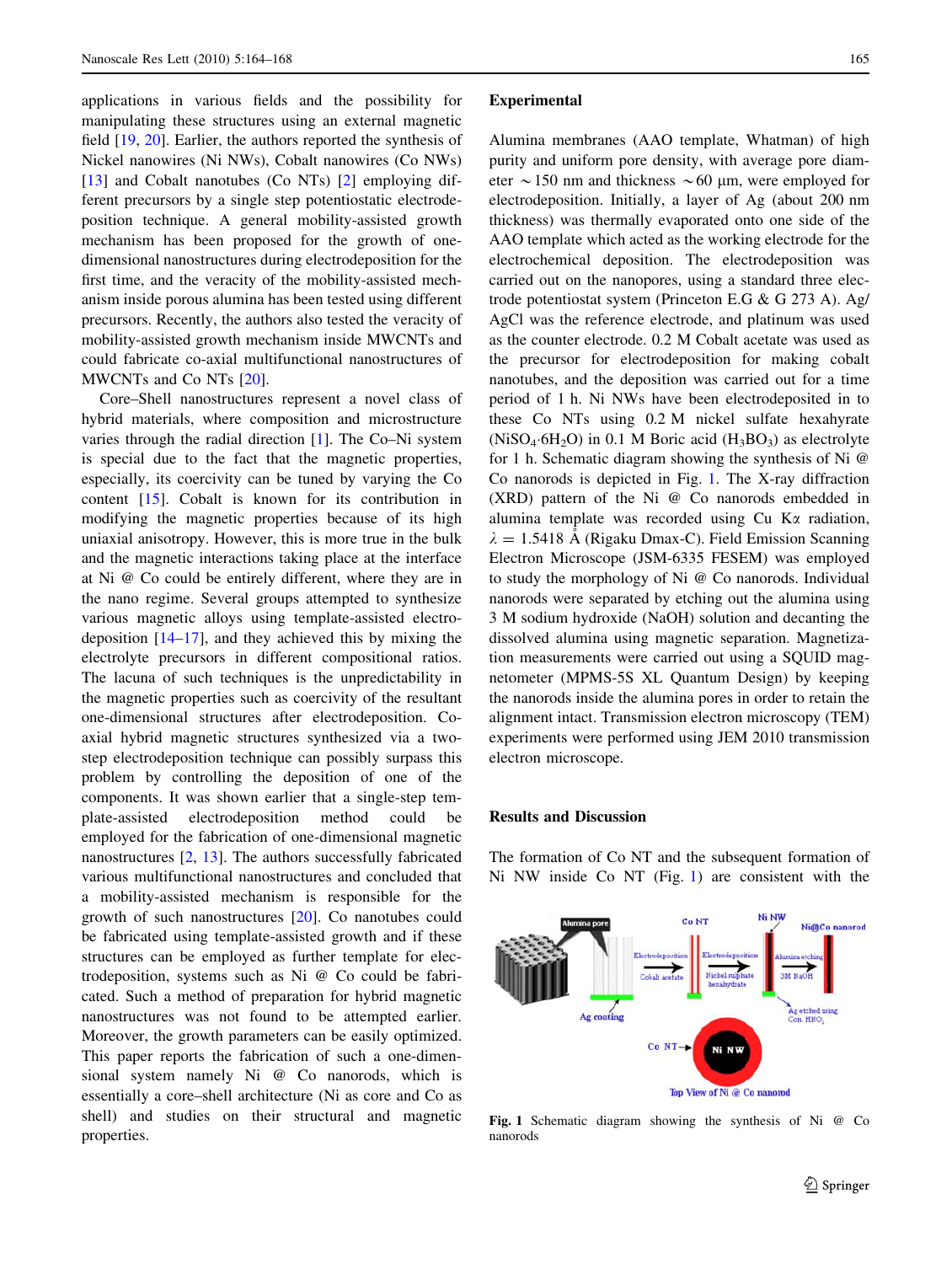mobility-assisted growth mechanism proposed earlier by the authors on nanoporous alumina  $[2, 13]$  $[2, 13]$  $[2, 13]$  $[2, 13]$ . There we could synthesize Co NTs having very high coercivity and high aspect ratio using cobalt acetate as precursor for electrodeposition and Ni NWs of high crystallinity and aspect ratio using nickel sulfate hexahydrate as precursor. It is to be note worthy that testing the veracity of this mobilityassisted growth mechanism for other porous membranes such as metallic membrane is being attempted for the first time. In generalizing this mobility-assisted growth mechanism, it is to be concluded that mobility of the cation and hydration layer are important parameters determining the morphology of one-dimensional structure after electrodeposition. Figure 2a shows the TEM of Co NT synthesized using Cobalt acetate. TEM of Ni NW is shown in Fig. 2b, and the inset depicts the electron diffraction (ED) pattern of Ni NWs.

High crystallinity of Ni NWs is evident from the ED pattern, and the formation of face-centered cubic (fcc) Ni is also verified. Figure 2c depicts the FESEM images of Ni @

Co nanorods. Co NTs have been electrodeposited inside AAO membrane using Cobalt acetate as described earlier for 1 h, and then Ni is electrodeposited using  $NiSO_4·6H_2O$ also for 1 h. This has resulted into Ni-filled Co nanotubes (Ni  $\omega$  Co nanorods) of length 15  $\mu$ m and of diameter  $\sim$  150 nm. The formation of a core–shell nanostructure with Co NT as shell and Ni NW as core is abundantly clear from the TEM image (Fig. 2d). It is to be noted that from the TEM image, some portion of the Co NTs remain unfilled. It can also be seen from the top portion of the FESEM image (Fig. 2c) that Ni is not completely filled inside Co NTs. The growth of nanowires/nanotubes initiates from the bottom portion of the alumina template. The incomplete filling of Ni may be due to the difference in the growth rate between Ni and Co, as their precursors are being different. Moreover, the extra hydration layer in Ni ions also may reduce the mobility and in turn the growth rate. This has supporting evidence from the energy dispersive spectroscopy (EDS).

The compositional analysis of these nanorods has been carried out using EDS and is shown in Fig. [3.](#page-3-0)



Fig. 2 a TEM image of Co NT, b TEM image of Ni NW (inset: ED of Ni NW), c FESEM image of Ni @ Co nanorods, and d TEM image of Ni @ Co nanorod, after removing the alumina membrane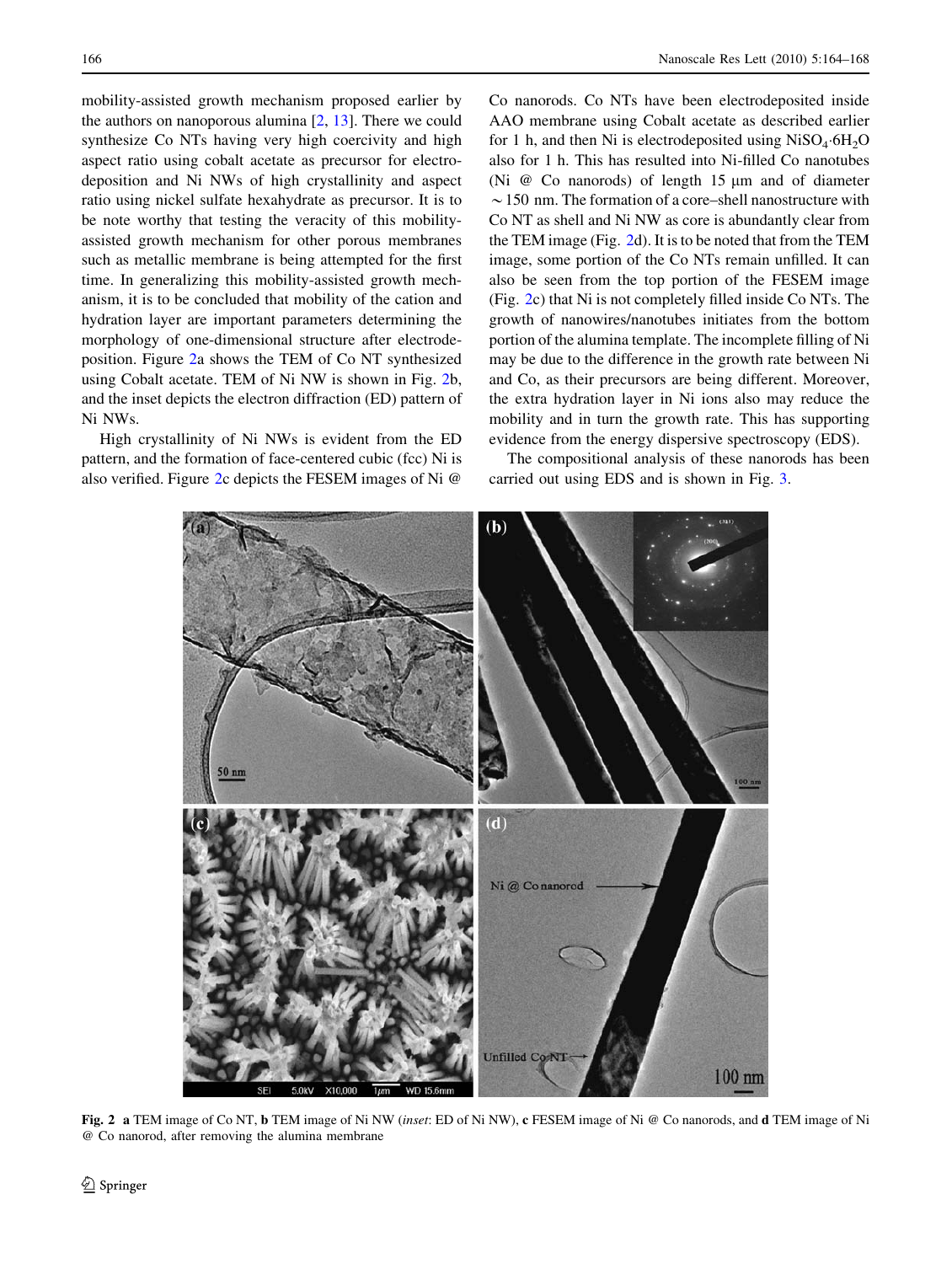<span id="page-3-0"></span>

Fig. 3 EDS of Ni @ Co nanorods

The presence of Co and Ni is evident from the EDS. Small amount of silver (Ag) is detected here which are perhaps from the back coating, which served as the working electrode during electrodeposition. It is also clear from the EDS that atomic percentage of Ni is less than that of Co. XRD (Fig. 4) indicates that Ni @ Co core–shell structure is crystalline in nature and constitutes two separate phases, a fcc belonging to Ni and a hexagonally closed packed (hcp) Co.

Broad features appearing in the  $15-35^{\circ}$  2 $\theta$  range arise from the amorphous alumina. This is in agreement with the



Fig. 4 XRD pattern of Ni @ Co nanorods

Fig. 5 M(H) curves of Ni @ Co nanorods; a at room temperature b at 6 K

earlier reports [[21\]](#page-4-0). The phase formation is consistent with our earlier reports on Co NTs and Ni NWs [[2,](#page-4-0) [13\]](#page-4-0). In order to investigate the magnetic properties of crystalline Ni @ Co nanorods, room temperature and low temperature (6 K) magnetic properties of the Ni @ Co nanorods were conducted using a SQUID magnetometer. Figure 5a and b depict the room temperature and low temperature M(H) curves of Ni @ Co nanorods measured parallel to the nanorods.

The Ni @ Co nanorods display a room temperature coercivity of 200 Oe. This coercivity is much higher than the bulk coercivity values of both the Ni  $(H_c = 0.7 \text{ Oe})$ and Co  $(H_c = 10 \text{ Oe})$  [\[22](#page-4-0)]. The enhanced coercivity in Ni @ Co nanorods emanate from the enhanced shape anisotropy. Li et al. reported [\[14](#page-4-0)] a similar coercivity value for Co nanotubes synthesized via template-assisted synthesis; however, the values were smaller than our earlier reports on Co NTs of very high aspect ratio [[2\]](#page-4-0). This is due to the fact that the shape anisotropy of the samples mentioned in the earlier report is much higher (aspect ratio of Co NTs is  $\sim$ 330) than that of the present (aspect ratio of Ni @ Co nanorods is  $\sim$  100). The coercivity value for Ni @ Co nanorods is higher than that reported for Ni NWs [[12\]](#page-4-0) possessing a higher aspect ratio, and this is due to the presence of cobalt. This indicates that one can tailor the coercivity of these heterostructures by controlling the aspect ratio as well as cobalt content. M(H) curve at 6 K exhibit an enhanced coercivity of  $\sim$ 380 Oe. This is much higher than the other reported values of Co-based alloy nanowires [\[15](#page-4-0)]. The enhancement in coercivity at low temperatures is consistent with the monotonic increase of uniaxial anisotropy constant with decreasing temperature, with the basic assumption that the shape anisotropy is independent of temperature for high aspect ratio tubes [\[23](#page-4-0)].

Similar to Co NTs [\[2](#page-4-0)], Co NWs and Ni NWs [\[13](#page-4-0)], squareness ratio  $(M_r/M_s)$  of the Ni  $\omega$  Co nanorods is small. This may be due to the very high magnetic dipolar interrod interaction. This type of hybrid magnetic system with higher aspect ratio can render very high coercivity with the higher contribution of shape anisotropy and higher coercivity hybrid nanorods can find applications in fields such